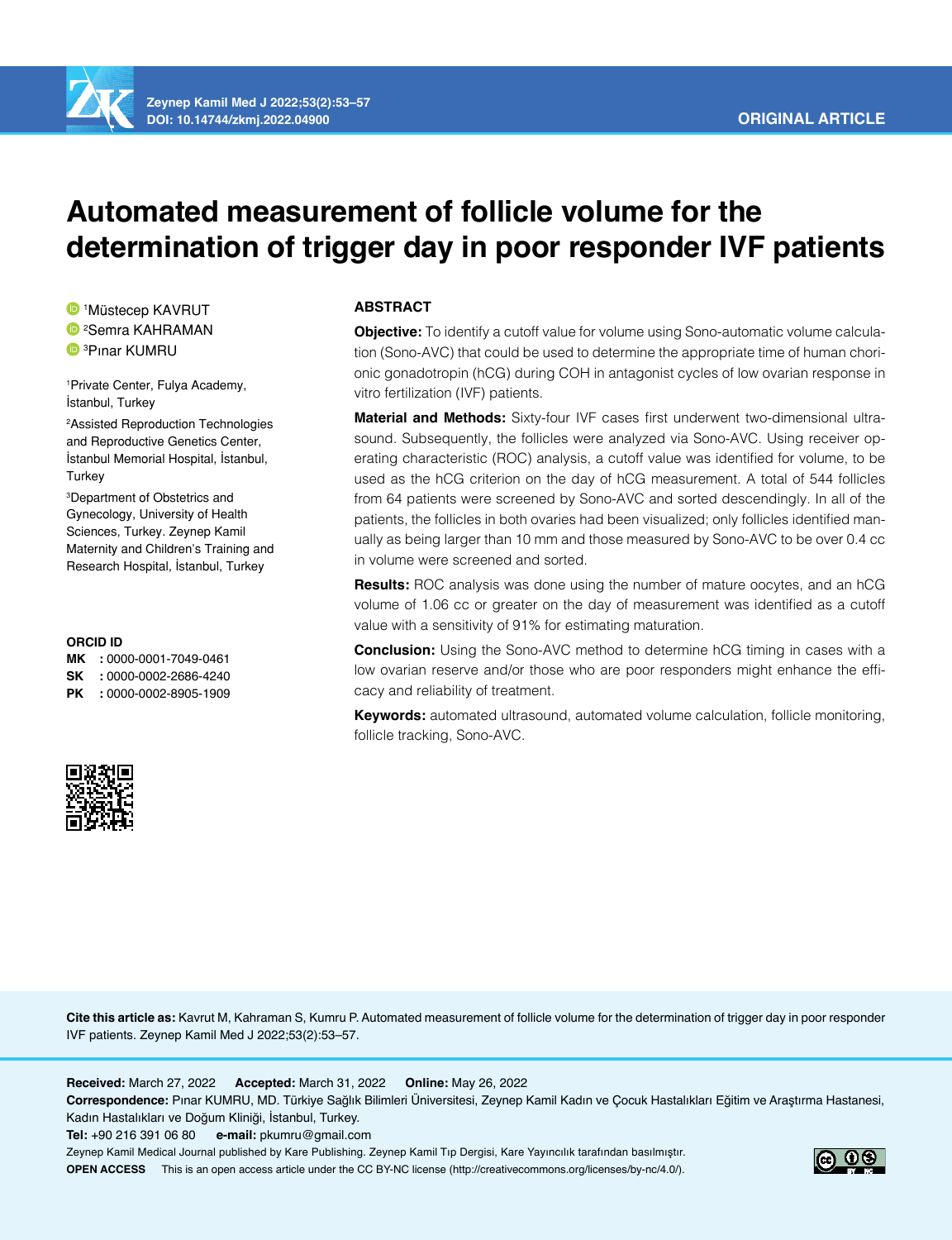# **INTRODUCTION**

Accurate identification of the size and number of follicles during controlled ovarian stimulation (COS) is one of the key points for a successful assisted reproductive treatment process.[1] It allows optimal timing of trigger administration, which is strongly associated with the acquisition of mature oocytes.[2] Moreover, there is a linear correlation between the number of mature oocytes obtained and fertilization and pregnancy rates.<sup>[3]</sup> Thus, considerable care should be given to precisely determine follicle sizes.

No universally standard method exists for the measurement of follicle size. In general, two-dimensional (2D) transvaginal ultrasound (US) is the choice of modality for monitoring follicular growth in everyday practice.<sup>[4]</sup> However, 2D ultrasound (2D-US) may not be sufficient to measure actual follicular diameter as growing follicles may seem irregular by pressing each other. The reliability of 2D-US use is also limited due to its high interobserver variability.<sup>[5,6]</sup> Sono-automatic volume calculation (Sono-AVC) is an alternative method to 2D-US for follicle measurement. In this method, a data set is created by identifying and quantifying hypoechoic areas within an ovary by a three-dimensional ultrasound (3D-US) technology, followed by the calculation of follicle volume.<sup>[4,6]</sup>

Previous studies have demonstrated that Sono-AVC is an objective, reliable, and standard method for measuring follicle volume, with low interobserver variability.<sup>[7-14]</sup> Although studies have shown the utility of Sono-AVC to be advantageous in follicle measurement, a cutoff value for follicle volume that helps make decision on the trigger day has not yet been identified.<sup>[15,16]</sup> The aim of the present study was to determine the timing of trigger based on follicular volume calculated by Sono-AVC in women with a diminished ovarian reserve and/ or poor response.

# **MATERIAL AND METHODS**

In this retrospective cohort study, 64 women undergoing ovulation induction for in vitro fertilization (IVF) were monitored using a Voluson E8 ultrasound with a 5–9-MHz transvaginal "volume" transducer (General Electric Healthcare, Kretz, Austria) for a 12-month period. Patients who met all of the following criteria were included: age between 23 and 46 years, presence of both ovaries, diminished ovarian reserve (<5 antral follicles in each ovary on transvaginal US) and/ or poor responders (<5 oocytes collected in previous attempts), and IVF cycles using gonadotropin-releasing hormone (GnRH) antagonist protocol. The exclusion criteria were as follows: presence of endometrioma, hydrosalpinx, and paraovarian or ovarian cyst, presence of any uterine morphologic abnormality and severe male factors (sperm count <1 million/mL or azoospermia).

All patients were monitored by US exams, with manual and automated follicle measurements performed using 2D-US and 3D-US, respectively. The 2D-US scans were done by different operators and the 3D-US scans by a single operator (M.K.). All operators had an experience of more than 5 years in follicle measurement. By 2D-US, the mean diameter of a follicle (millimeter) was calculated as the mean of the two longest perpendicular diameters of a follicle, which was measured by placing the calipers at the inner follicle borders. This was followed by a 3D volume acquisition using the Sono-AVC method. The entire ovary was captured with a single sweep. The user then adjusted the region of interest (ROI) box over the entire ovary, thereby ensuring to include only the region needed for analysis and calculation. Once this step was completed, the next step was to activate Sono-AVC mode to capture the chosen ROI. Sono-AVC mode automatically identified hypoechoic follicles within the captured ovarian volume and generated a set of measurements for each follicle. These were as follows: the three largest diameters of the follicle in orthogonal planes, mean follicle diameter, follicle volume, and volume-based diameter (dV) of the follicle. The volume calculation was based on the voxel count within the identified follicle, thus representing a true measure of follicular volume.

Upon completion of automated analysis but prior to generating the final report, the acquired sweeps were post-processed. In short, the images were manually rotated 360° to identify any possible errors that may have occurred during the automated volume acquisitions. These errors were scrutinized and corrected using the "add/remove," "cut," and "merge" functions of Sono-AVC mode. The follicles and their corresponding measurements were color coded for the easy interpretation of the worksheets. The volume of the follicles was calculated. The final number and size of the follicles identified after postprocessing were recorded.

#### **Data Recording**

On the report sheets of the cases for whom hCG status had been decided and for whom data for all follicles had been recorded via 2D-US and Sono-AVC, the follicles were sorted according to size in the descending order. The follicles with diameters greater than 10 mm on manual measurement and volume greater than 0.4 cm3 on Sono-AVC were included in the recorded data. The total number of oocytes, number of mature oocytes, and number of fertilized oocytes obtained on ovum pick-up (OPU), along with pregnancy rates, were recorded. Receiver operating characteristic (ROC) analysis was done based on the follicle volumes obtained by Sono-AVC and recorded descendingly, as well as on the number of mature oocytes. On the basis of these values, a cutoff maturation value was identified for the hCG day.

#### **Controlled Ovarian Stimulation**

COS was initiated through the daily administration of recombinant follicle-stimulating hormone (rec-FSH) (Gonal-F; Merck Serono, Istanbul, Turkey) with/without human menopausal gonadotropin. The gonadotropin doses were decided according to age, ovarian reserve, body mass index (BMI), and previous responses. When the leading follicle reached a mean diameter of 12–13 mm, all patients began receiving daily injections of 0.25 mg cetrorelix (Cetrotide; Serono, Halle, Germany) until the trigger with recombinant human chorionic gonadotropin (rec-hCG) administration (Ovitrelle; Merck Serono, Istanbul, Turkey), when one or more follicle were ≥17 mm in diameter. Transvaginal US-guided oocyte retrieval was performed 36 h after the administration of rec-hCG. The collected oocytes were classified as mature and nonmature, and ICSI was used for fertilization. The embryos were cultured for 3–5 days. The day of embryo transfer and the number of embryos transferred were decided by the managing physician based on patient and cy-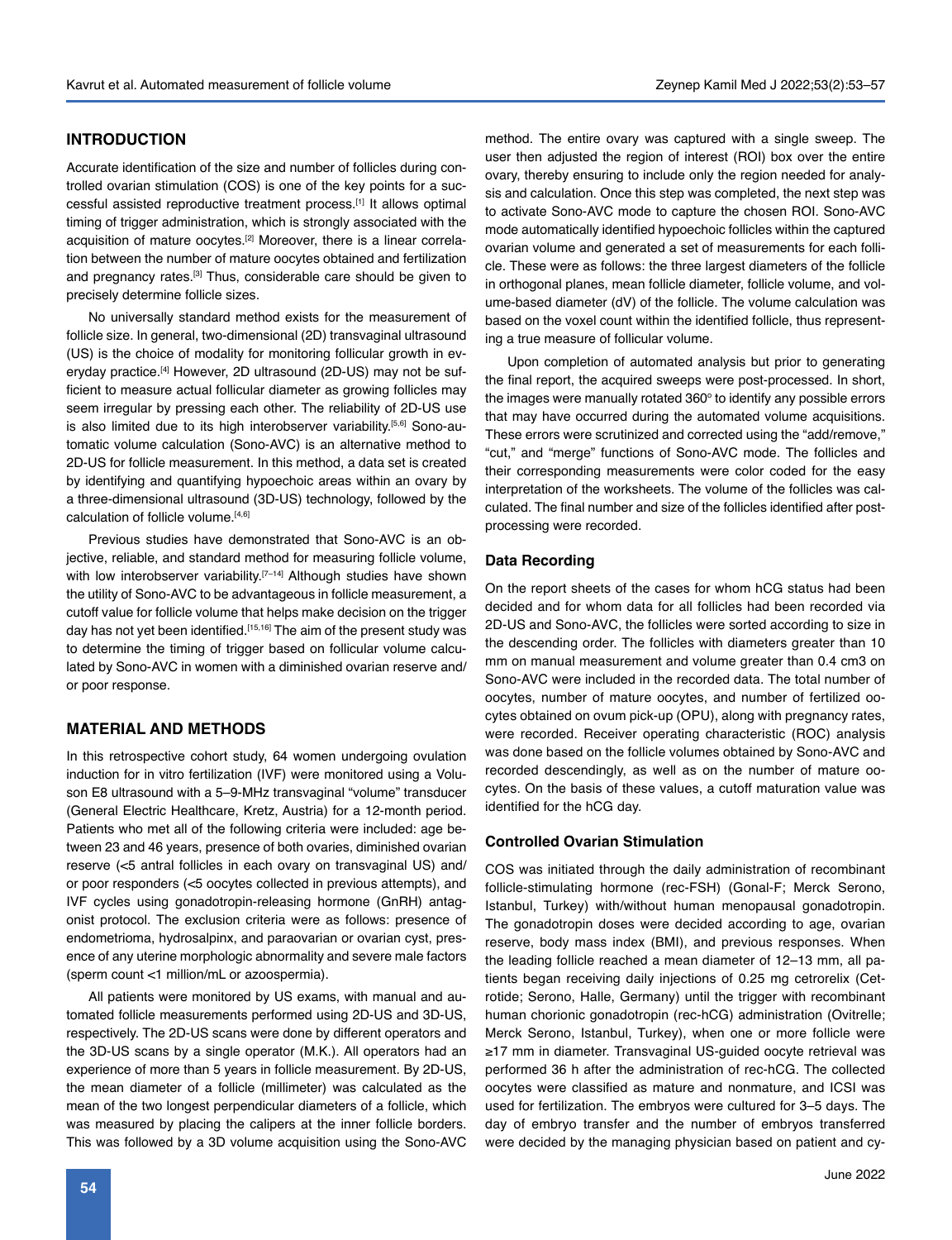### **Table 1: Demographic and clinical characteristics of the patients**

| Age (years)                   | $37.00 + 5.29$  |
|-------------------------------|-----------------|
| BMI ( $kg/m2$ )               | $25.60 + 4.09$  |
| Infertility duration          | $8.13 \pm 6.75$ |
| Total number of trials        | $3.47 \pm 2.15$ |
| E2 on hCG day                 | 684 66+423 41   |
| Total oocytes                 | $3.23 \pm 2.31$ |
| MII                           | $2.56 \pm 1.60$ |
| 2PN                           | $2.22 \pm 1.50$ |
| Number of transferred embryos | $1.78 \pm 0.46$ |
| Day 3 FSH (IU)                | $14.81 + 6.63$  |
| β-hCG result                  |                 |
| Negative                      | 42 (77.8)       |
| Positive                      | 11 (20.4)       |
| Biochemical abortion          | 1(1.9)          |
| Rate of cancellation          | 10 (15.6)       |
| Reason for cancellation       |                 |
| Oocyte maturation defect      | 2(3.1)          |
| No oocyte at OPU              | 1(1.6)          |
| <b>Fertilization failure</b>  | 5(7.8)          |
| Cleavage arrest               | 2(3.1)          |
|                               |                 |

Data are represented as mean±standard deviation or number (%), where appropriate. BMI: Body mass index; E2: Estradiol; hCG: Human chorionic gonadotropin; MII: Metaphase II; PN: Pronuclei; FSH: Follicle-stimulating hormone; ET: Embryo transfer; OPU: Ovum pick-up.

cle characteristics. Luteal phases support consisted of administering 100 mg/day intramuscular (IM) progesterone (Progynex; Kocak Pharmacy, Turkey), starting on the day after the oocyte retrieval, which was continued until the pregnancy test. In pregnant women, IM progesterone was replaced with 90 mg/BID vaginal progesterone (Crinone gel, 8%; Serono, Bedford, United Kingdom), which was continued until 10 weeks of pregnancy.

#### **Statistical Analysis**

The Statistical Package for the Social Sciences (SPSS) for Windows (version 15.0; Chicago, IL, USA) was used for the statistical analysis. The distribution of data was evaluated by the Kolmogorov–Smirnov test. Categorical variables were represented as number (percentage), whereas numeric variables were represented as mean±standard deviation or median (minimum–maximum). ROC curve analysis was performed to find a cutoff for predicting oocyte maturity based on the follicle volumes obtained by Sono-AVC. Pairwise comparison of the groups in which data were not distributed normally was performed using the Wilcoxon test, whereas the Friedman test was used for multigroup comparisons. A p value lower than 0.05 was considered to represent statistical significance.

**Table 2: Sensitivity, 1 – specificity, negative and positive predictive values for the cutoff value of a follicle volume of 1.06 cc for predicting oocyte maturation**

|                           | %    | 95% CI (Min-Max) |
|---------------------------|------|------------------|
| Sensitivity               | 91.0 | 86.5-95.5        |
| $1 -$ specificity         | 9.8  | $6.8 - 12.7$     |
| Negative predictive value | 96.2 | $94.2 - 98.1$    |
| Positive predictive value | 78.8 | 72.8-84.8        |

CI: Confidence interval; Min: Minimum; Max: Maximum.

### **Table 3: Coordinates of the curve**

| (Greater or equal) | <b>Sensitivity</b>        | $1 -$ specificity |
|--------------------|---------------------------|-------------------|
| 0.98               | 0.916                     | 0.108             |
| 0.99               | 0.916                     | 0.105             |
| 1.00               | 0.916                     | 0.103             |
| 1.01               | 0.916                     | 0.100             |
| 1.03               | 0.910                     | 0.100             |
| 1.06               | 0.910                     | 0.098             |
| 1.07               | 0.897                     | 0.098             |
| 1.08               | 0.890                     | 0.090             |
| 1.10               | 0.884                     | 0.090             |
| 1.11               | 0.884                     | 0.087             |
| 1.12               | 0.884                     | 0.082             |
| _                  | $\sim$ $\sim$<br>$\cdots$ |                   |

Bold values: Optimal sensitivity and specificity.

It was estimated that the follicles with a diameter of 15 mm and over according to the classical method<sup>[1]</sup> and with a volume of 1.06 cm<sup>3</sup> and over according to Sono-AVC might be mature. These data were used to test the reliability of the measurement methods in predicting the number of oocytes using Cronbach's alpha test technique.

# **RESULTS**

Sixty-four women with diminished ovarian reserve met the inclusion criteria of the study during the study period. The clinical pregnancy rate was 18.5% (n=10). The demographic and clinical characteristics of the patients are summarized in Table 1.

The follicles measured by 2D-US as a diameter of 10 mm or greater as well as by Sono-AVC as a volume of 0.4 cc or greater were recorded in all patients. In total, 544 follicles met these criteria. Of these, 155 (28.5%) were mature oocytes. ROC curve analysis showed that a follicle volume of 1.06 cc or over on the trigger day predicted oocyte maturation with a sensitivity of 91%, a specificity of 90%, a positive predictive value of 78.8%, and a negative predictive value of 96.2% in these women (Fig. 1, Table 2, 3).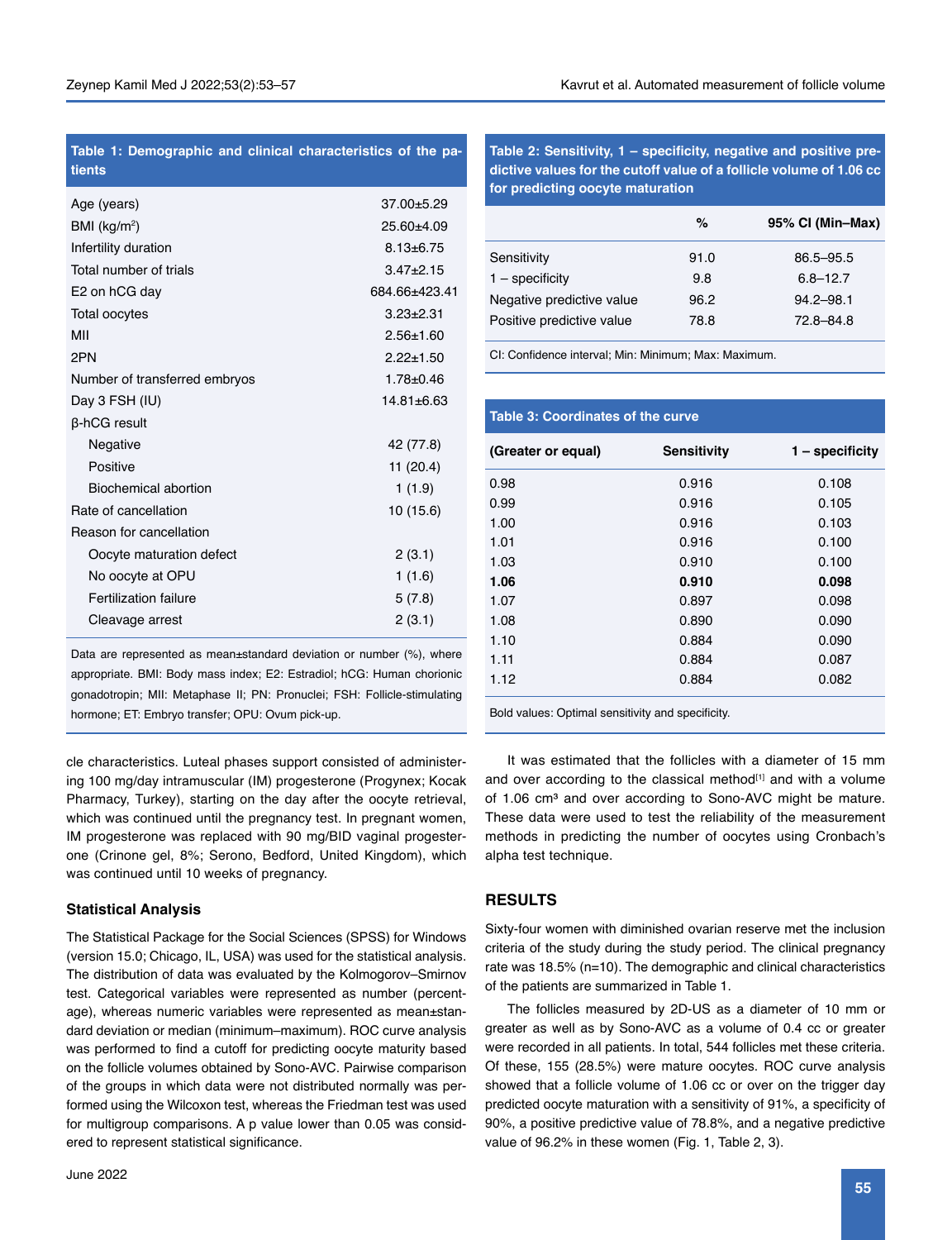

**Figure 1:** Receiving operating characteristic (ROC) curve; area under the curve (AOC)=0.960 (SE=0.008), p<0.001, 95% CI=0.944–0.976.

It was assumed that follicles with a diameter of 15 mm or larger as measured by 2D-US might be mature based on the literature data, while follicles with a volume over 1.06 cc measured by Sono-AVC might be mature. Figure 2 shows the estimated number of mature oocytes obtained when these cutoffs were used. The mean number of mature oocytes was 2.56±1.60 in the study population. Sono-AVC was a better predictor of estimating the number of mature oocytes compared with 2D-US (2.80±1.71 vs 2.08±1.44, p<0.001, respectively). The estimated number of mature oocytes was significantly lower when 2D-US was used compared with the actual number of oocytes collected (p=0.027). No statistically significant difference was found between the actual number of mature oocytes collected and the number of mature oocytes estimated by Sono-AVC (p=0.055) (Fig. 2).

The reliability of two different measurement techniques in estimating the number of mature oocytes was tested using Cronbach's alpha test. The reliability coefficient was higher for Sono-AVC (α=0.812) than for  $2D$ -US  $(a=0.775)$ .

# **DISCUSSION**

To the best of our knowledge, it is the first study that proposes a cutoff for follicle volume calculated by Sono-AVC in determining the timing of trigger.<sup>[16]</sup> Our study shows that the cutoff of 1.06 cc for follicle volume predicts oocyte maturity with a sensitivity of 91%, a specificity of 90%, a positive predictive value of 78.8%, and a negative predictive value of 96.2% in poor responder women. Thus, the Sono-AVC method seems to be a good tool in the prediction of oocyte maturity. However, our study did not evaluate the clinical utility of the Sono-AVC method in determining the timing of trigger, which should be investigated by further studies.



**Figure 2:** Estimation of the number of oocytes by manual measurement and by Sono-AVC and the number of collected oocytes (MII).

Studies have shown that 3D-US has a considerable advantage in follicle monitoring compared with 2D-US.[6] It has been shown that the follicular volumes calculated using the Sono-AVC are in accordance with the aspirated volumes.[7] Sono-AVC technique has been also found to be more accurate in the assessment of follicle volume. [8,14] As the utility of Sono-AVC decreases intra- and interobserver variabilities in follicle assessment, it allows for accurately calculating the diameter and volume of each follicle. Although studies have demonstrated several advantages of Sono-AVC in the follicle assessment, so far, no cutoff value has been identified for determining the timing of trigger. In the present study, the fact that we included poor responder women for this purpose provided feasibility to evaluating follicle volume. We found that a value ≥1.06 cc for follicle volume may be used to determine the timing of trigger in women with diminished ovarian reserve, as the maturation rate is high enough after this cutoff. The percentage of mature oocytes was 3.8% or 78.8% in case of follicle volume <1.06 cc or ≥1.06 cc, respectively. bested and the set of the set of the set of the set of the set of the set of the set of the set of the set of the set of the follicular volum dance with the asp also found to be measure ( $\geq 13.41$  As the utility contrai

In a study of 58 IVF cycles, Rodríguez-Fuentes et al.<sup>[17]</sup> reported a high rate of mature oocytes when using 0.06 cc as the cutoff value for follicle volume on the trigger day. However, their study evaluated each ovary separately and the proposed cutoff value was a predicted (estimated) value based on the maturation rate for each volume, rather than being a value obtained by ROC analysis. This value represented a volume close to the lower limit obtained for mature follicles. Also, they were able to obtain clear images only in 60% of the patients. Our study included only those with both ovaries satisfactorily visualized.

It has been shown that the intra- and interobserver reliabilities were lower with Sono-AVC than with conventional 2D-US in total antral follicle count.<sup>[18,19]</sup> The Sono-AVC method also allows a more rapid assessment of follicles compared with 2D-US.[19,20] Moreover, the Sono-AVC method provides a better image quality.<sup>[3,16]</sup> This shows that the use of Sono-AVC enables the collection of a higher number of oocytes, which is associated with a higher fertilization rate. The Sono-AVC method was more reliable than 2D-US in predicting the number of mature oocytes, with Cronbach's α values of 0.812 and 0.775, respectively.